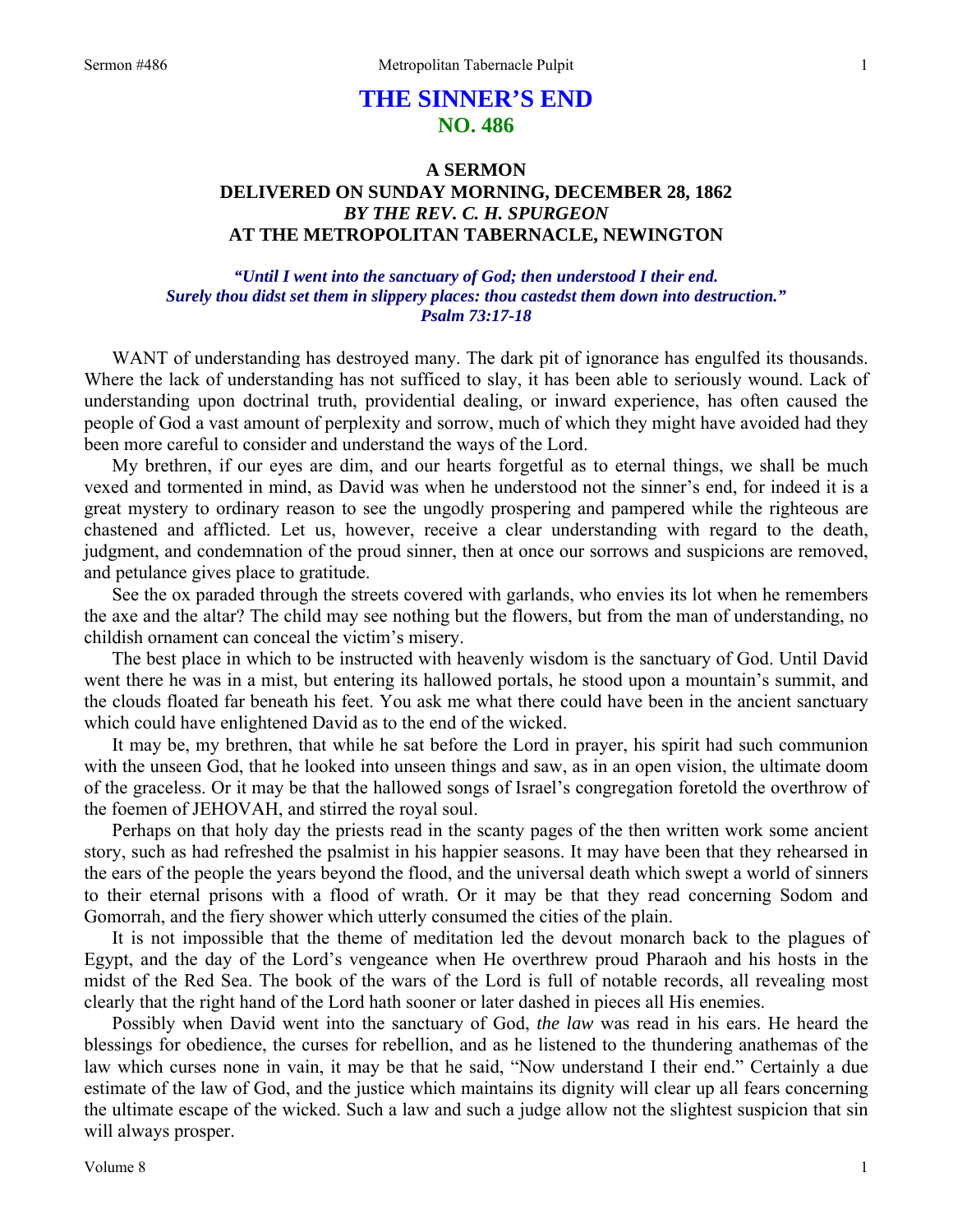Moreover, brethren, David could not well go up to the sanctuary without witnessing a sacrifice, and as he saw the knife uplifted and driven into the throat of the victim, and knew that he himself was preserved from destruction by the sufferings of a substitute, represented by that lamb, he may have learned that the wicked, having no such sacrifice to trust to, must be led as sheep to the slaughter, and as the bullock is felled by the axe, so must they be utterly destroyed.

By some of these means, either by the sight of the sacrifice, or by his own meditations, or by the Word read and the expositions given by prophets or priests in the sanctuary—it was in God's own house that he understood the end of the wicked.

I trust, beloved, if you lack understanding in any spiritual matters, you will go up to the house of the Lord to inquire in His temple. The Word of God is to us as the Urim and Thummim of the High Priest, prayer asks counsel at the hand of the Lord, and often the lip of the minister is God's oracle to our hearts.

If you are vexed at any time because providence seems to deal indulgently with the vile, and harshly with you, come ye to the spot where prayer is wont to be made, and while learning the justice of God, and the overthrow which He will surely bring upon the impenitent, you shall go to your houses calmed in mind and disciplined in spirit.

May you sing as Dr. Watts puts it—

*"I saw the wicked rise, And felt my heart repine, While haughty fools, with scornful eyes, In robes of honor shine.* 

*The tumults of my thought Held me in dark suspense, Till* **to Thy house** *my feet were brought, To learn Thy justice from thence.* 

*Thy word with light and power Did my mistakes amend; I view'd the sinner's life before, But here I learn'd* **their end***."* 

This morning we have selected our subject for many ends, but more especially, with the anxious desire that we may win souls for Christ; that we may see a feast of ingathering at the end of the year; that this may be the best of days to many, the birthday of many immortal souls. The burden of the Lord weighs down my soul this morning, my heart is filled even to bursting with an agony of desire that sinners may be saved. O Lord make bare Thine arm this day, even this day.

In enlarging upon our solemn subject, first, *let us understand the sinner's end*, secondly, *let us profit by our understanding of it*, thirdly, let us, having received this understanding, anxiously and earnestly warn those whose end this must be except they repent.

**I.** First then, gathering up all our powers of mind and thought, LET US ENDEAVOR TO UNDERSTAND THE SINNER'S END. Let me rehearse it in your ears.

The end of the sinner, like the end of every man in this world, is *death*. When he dieth, it may be that he will die gently, for often there are no bands in their death, but their strength is firm. A seared conscience gives a quietude of stupidity just as a full forgiveness of sin gives a peacefulness of perfect rest. They talk about another world as though they had no dread, they speak of standing before God as though they had no transgression. "Like sheep they are laid in the grave," "He fell asleep like a child," say his friends, and others exclaim, "He was so happy, that he must be a saint."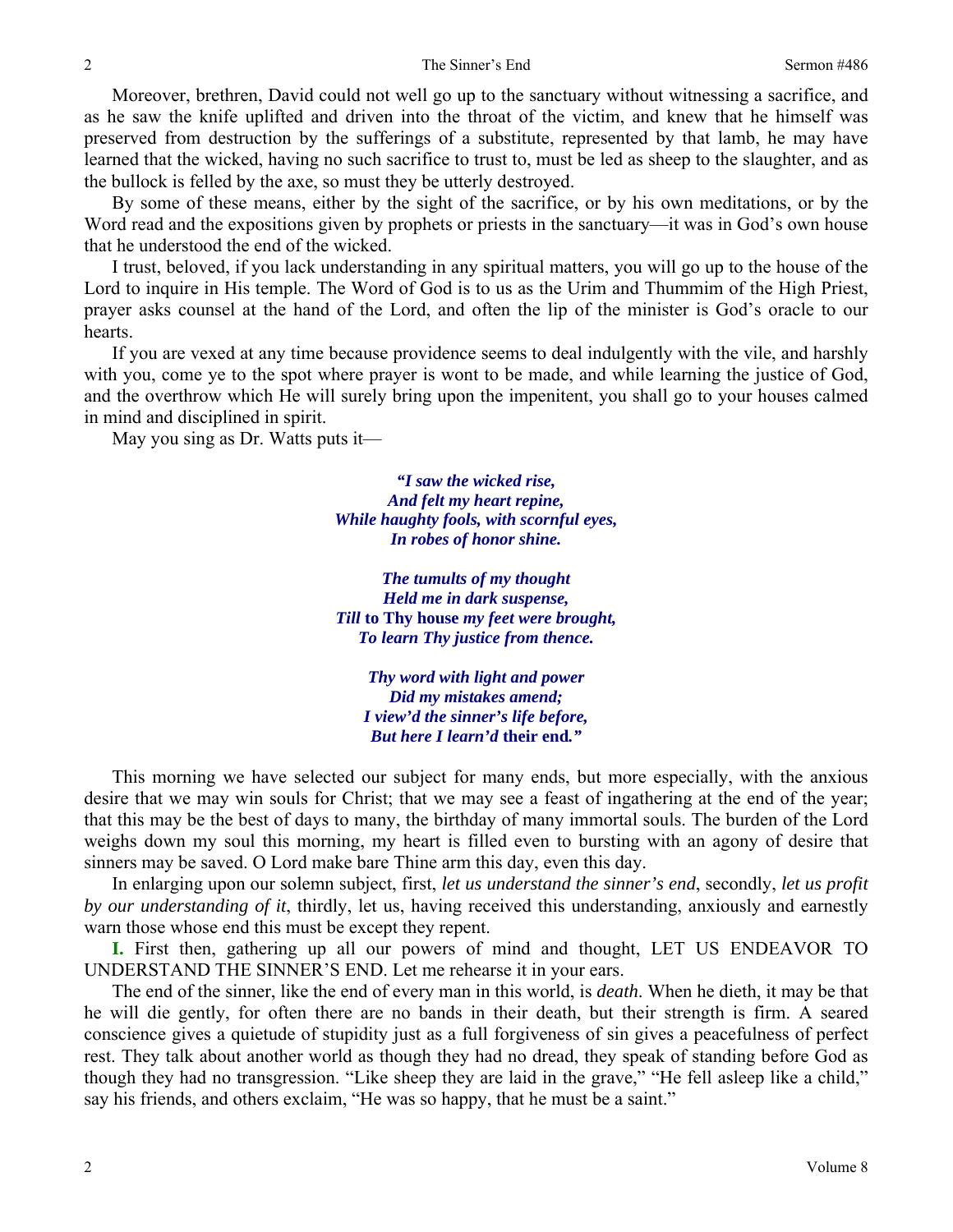Ah! this is but their apparent end. God knows that the dying repose of sinners is but the awful calm which heralds the eternal hurricane. The sun sets in glowing colors, but O the darkness of the black tempestuous night. The waters flash like silver as the soul descends into their bosom, but who shall tell the tenfold horrors which congregate within their dreadful deeps.

Frequently, on the other hand, the death of the wicked is not thus peaceful. Not always can the hypocrite play out his game to the end. The mask slips off too soon and conscience tells the truth. Even in this world, with some men, the storm of everlasting wrath begins to beat upon the soul before it leaves the shelter of the body. Ah, then, the cries, the groans! What dread forebodings of the unquiet spirits! What visions of judgment! What anxious peering into the midnight of future banishment and ruin!

Ah, then the cravings after a little longer span of life, the clutchings at anything for the bare chance of hope. May your ears be spared the dreadful outcry of the spirit when it feels itself seized by the invisible hand and dragged downward to its certain doom.

Give me sooner to be shut up in prison for months and years than to stand by dying beds such as I have myself witnessed. They have written their memorial on my young heart. The scars of the wounds they gave me are there still. Why the faces of some men, like mirrors, reflect the flames of hell while yet they live.

All this, however, is but of secondary importance compared with that which follows death. To the ungodly there is awful significance in that verse of the Revelation, "I looked, and behold a pale horse: and his name that sat on him was *Death*, *and Hell followed with him*."

One woe is past, but there are other woes to come. If death were all, I were not here this morning, for little matters it in what style a man dies, if it were not that he shall live again. The sinner's death is *the death of all in which he took delight*. No cups of drunkenness for you again, no viol, no lute, no sound of music, no more the merry dance, no more the loud lascivious song, no jovial company, no highsounding blasphemies, all these are gone forever.

Dives, your purple is plucked from off you, the red flames shall be your mantle. Where now is your fine linen, wherefore is your nakedness thus revealed to your shame and contempt? Where now your delicate tables, O you who did fare sumptuously every day? Your parched lips shall crave in vain the blessed drop to cool your tongue. Now where are your riches, you rich fool? Your barns are indeed pulled down, but you need not build greater, your corn, your wine, your oil have vanished like a dream, and you are poor indeed, cursed with a depth of penury such as the dog-licked Lazarus never knew.

Death removes every delight from the graceless. It takes away from his eye, his ear, his hand, his heart, everything which might yield him solace. The cruel Moabites of death shall cut down every fair tree of hope, and fill up with huge stones every well of comfort, and there shall be nothing left for the spirit but a dreary desert, barren of all joy or hope, which the soul must traverse with weary feet forever and ever!

Nor is this all. Let us understand their end yet farther. No sooner is the sinner dead than *he stands before the bar of God* in his disembodied state. That impure spirit is set before the blazing eye of God. Its deeds are well known to itself, it needs no opening of the great books as yet. A motion of the eternal finger bids it go its way. Whither can it go? It dare not climb to heaven. There is but one road open, it sinks to its appointed place. The expectation of future torment plagues the soul with a self-kindled hell, conscience becomes a never-dying, ever-gnawing worm.

Conscience, I say, cries in the souls of men, "Now where art thou? You are lost, and this your lost estate you have brought upon yourself. You are not yet judged," says conscience, "yet you are lost, for when those books are opened, you know that their records will condemn you."

Memory wakes up and confirms the voice of conscience "'Tis true," she saith, "'tis true." Now the soul remembers its thousand faults and crimes. The judgment also shakes off its slumber, holds up its scales, and reminds the man that conscience clamors not amiss. Hope has been smitten down, but all the fears are living and full of vigor, like serpents with a hundred heads, they sting the heart through and through.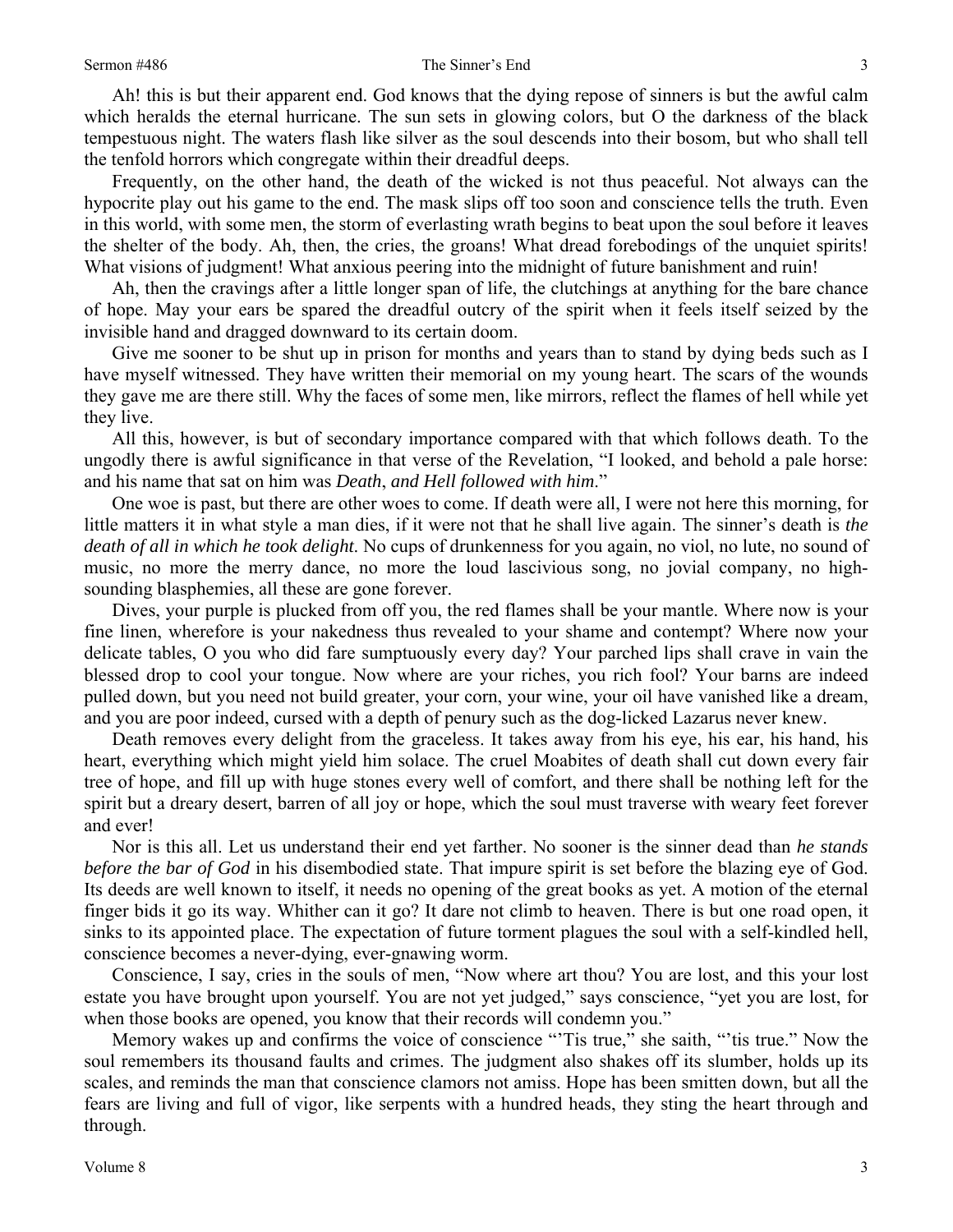The heart bowed down with unnumbered dreads moans within itself, "The awful trumpet will soon sound, my body will rise. I must suffer both in body and in soul for all my wrong doings, there is no hope for me, no hope for me. Would God I had listened when I was warned! Ah! would to God that I had turned at the faithful rebuke, that when Jesus Christ was presented to me in the Gospel I had believed on Him!

"But no, I despised my own salvation. I chose the fleeting pleasures of time, and for that poor price I have earned eternal ruin. I chose rather to drown my conscience than to let it lead me to glory. I turned my back upon the right, and now here I am, waiting like a prisoner in a condemned cell till the great assize shall come and I shall stand before the Judge."

Let us go on to consider their end. *The day of days, that dreadful day has come*. The millennial rest is over, the righteous have had their thousand years of glory upon earth. Hark! the dread trumpet, louder than a thousand thunders, startles death and hell. Its awful sound shakes both earth and heaven.

Every tomb is rent and emptied. From the teeming womb of earth, that fruitful mother of mankind, up start multitudes upon multitudes of bodies, as though they were newborn. Lo, from Hades come the spirits of the lost ones—and they each enter into the body in which once it sinned, while the righteous sit upon their thrones of glory, their transformed bodies made like unto the glorious body of Christ Jesus the Lord from heaven.

The voice of the trumpet waxes exceeding loud and long, the sea has given up her dead, from tongues of fire, from lion's jaws, and from corruption's worm, all mortal flesh has been restored, atom to atom, bone to bone. At the fiat of Omnipotence all bodies are refashioned.

And now the great white throne is set with pomp of angels. Every eye beholds it. The great books are open, and all men hear the rustling of their awful leaves. The fingers of the hand that once was crucified turns leaf after leaf, and names of men are sounded forth—to glory, to destruction—"Come ye blessed," "Depart ye cursed"—these are the final arbiters of glory or of ruin.

And now where are you, sinner, for your turn is come? Your sins are read and published! Shame consumes you. Your proud face now mantles with a thousand blushes. You would cover yourself, but you cannot, and most of all, you are afraid of the face of Him who today looks on you with eyes of pity, but then with glances of fiery wrath, the face of Jesus, the face of the Lamb, the dying Lamb, then enthroned in judgment.

Oh how ashamed you will be to think you have despised Him, to think that though He died for sinners, you did scorn and scoff Him, did malign His followers and slander His religion! How piteously will you crave a veil of granite to hide your shameful face from Him. "Rocks hide me! Mountains fall upon me! Hide me from the face of him that sits upon the throne." But it must not—it must not be.

> *"Where now, oh, where shall sinners seek For shelter in the general wreck? Shall falling rocks be o'er them thrown? See rocks, like snow, dissolving down."*

O, sinner, this is but the beginning of the end, for now your sentence is read out, your doom pronounced, hell opens her wide jaws, and you fall to destruction. Where are you now? Body and soul remarried in an everlasting union, having sinned together, must now suffer together, and that forever.

I cannot picture it, imagination's deepest dye paints not this tenfold night. I cannot portray the anguish which both soul and body must endure—each nerve a road for the hot feet of pain to travel on, each mental power a blazing furnace heated seven times hotter with raging flames of misery. Oh, my God, deliver us from ever knowing this in our own persons!

Let us now pause and review the matter. It behooves us to remember concerning the sinner's latter end, that *it is absolutely certain*. The same "word" which says, "he that believeth *shall* be saved," makes it also equally certain and clear that "he that believeth not *shall* be damned." If God be true, then must

4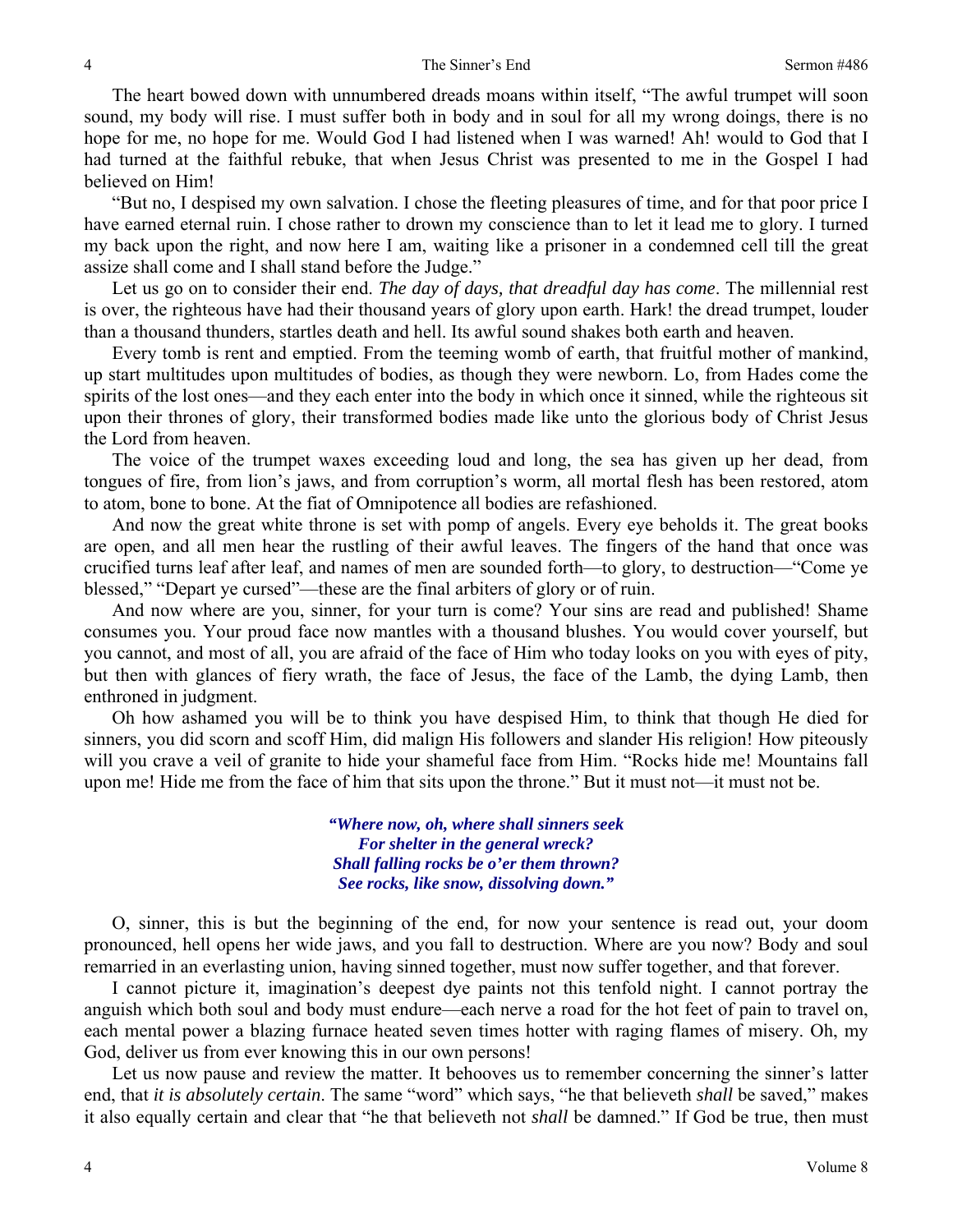sinners suffer. If sinners suffer not, then saints have no glory, our faith is vain, Christ's death was vain, and we may as well abide comfortably in our sins.

Sinner, whatever philosophy may urge with its syllogisms, whatever skepticism may declare with her laughter and sneers, it is absolutely certain that, dying as you are, the wrath of God shall come upon you to the uttermost.

If there were but a thousandth part of a fear that you or I might perish, it were wisdom to fly to Christ, but when it is not a "perhaps" or a "peradventure," but an absolute certainty that he who rejects Christ must be lost forever, I do conjure you, if you be rational men, see to it and set your houses in order. For God will surely smite, though He tarry never so long. Though for ninety years you avoid the arrows of His bow, His bolt will in due time find you, and pierce you through, and where are you then?

And as it is certain, so let us recollect that to the sinner it is often *sudden*. In such an hour as he thinks not, to him the Son of man comes. As pain upon a woman in travail, as the whirlwind on the traveler, as the eagle on his prey, so suddenly comes death. Buying and selling, marrying and giving in marriage, chambering and full of wantonness, the ungodly man says, "Go thy way for this time, when I have a more convenient season I will send for thee."

But as the frost often comes when the buds are swelling ready for the spring and nips them on a sudden, how often does the frost of death nip all the hopeful happiness of ungodly men and it withers once for all. Have you a lease of your life? Lives there a man who can insure that you shall breathe another hour? Let but your blood freeze in its channels, let but your breath stop for a moment, and where are you? A spider's web is a strong cable when compared with the thread on which moral life depends.

We have told you a thousand times, till the saying has become so trite that you smile when we repeat it, that life is frail, and yet you live O men, as though your bones were brass, and your flesh were adamant, and your lives like the years of the Eternal God. As breaks the dream of the sleeper, as flies the cloud before the wind, as melts the foam from the breaker, as dies the meteor from the sky, so suddenly shall the sinner's joys pass from him forever, and who shall measure the greatness of his amazement?

Remember, O sons of men, how *terrible* is the end of the ungodly. You think it is easy for me to talk of death and damnation now, and it is not very difficult for you to hear, but when you and I shall come to die, ah! then every word we have uttered shall have a weightier meaning than this dull hour can gather from it.

Imagine the sinner dying. Weeping friends are about him, he tosses to and fro upon yonder weary couch. The strong man is bowed down. The last struggle is come. Friends watch the glazing of the eyes. They wipe the clammy sweat from the brow. At last they say, "He is gone! He is gone!" Oh, my brethren, what amazement must seize upon the unsanctified spirit then! Ah, if his spirit could then speak, it would say, "It is all true that I was wont to hear. I spoke ill of the minister the last Sabbath in the year, for trying to frighten us, as I said, but he did not speak half so earnestly as he ought to have done.

Oh, I wonder he did not fall down upon his knees and pray me to repent, but even if he had, I should have rejected his entreaties. Oh, if I had known! If I had known! If I had known all this, if I could have believed it, if I had not been such a fool as to doubt God's Word and think it all a tale to frighten children with. Oh, if I had known all this! but now I am lost! lost! lost forever!"

I think I hear that spirit's wail of utter dismay, as it exclaims, "Yes, it *has* come, the thing whereof I was told it has all come to pass. Fixed is my everlasting state, no offers of mercy now, no blood of sprinkling now, no silver trumpet of the Gospel now, no invitations to a loving Savior's bosom now!

God is in arms against me. His terrors have broken me in pieces, and as a leaf is driven with the whirlwind, so am I driven I know not whither, but this I know, I am lost, lost, lost beyond all hope." Horrible is the sinner's end. I shudder while thus briefly I talk of it. O, believer, take heed that you understand this well.

Do not fail to remember that the horror of the sinner's end will consist very much in the reflection that he will *lose heaven*. Is that a little? The harps of angels, the company of the redeemed, the smile of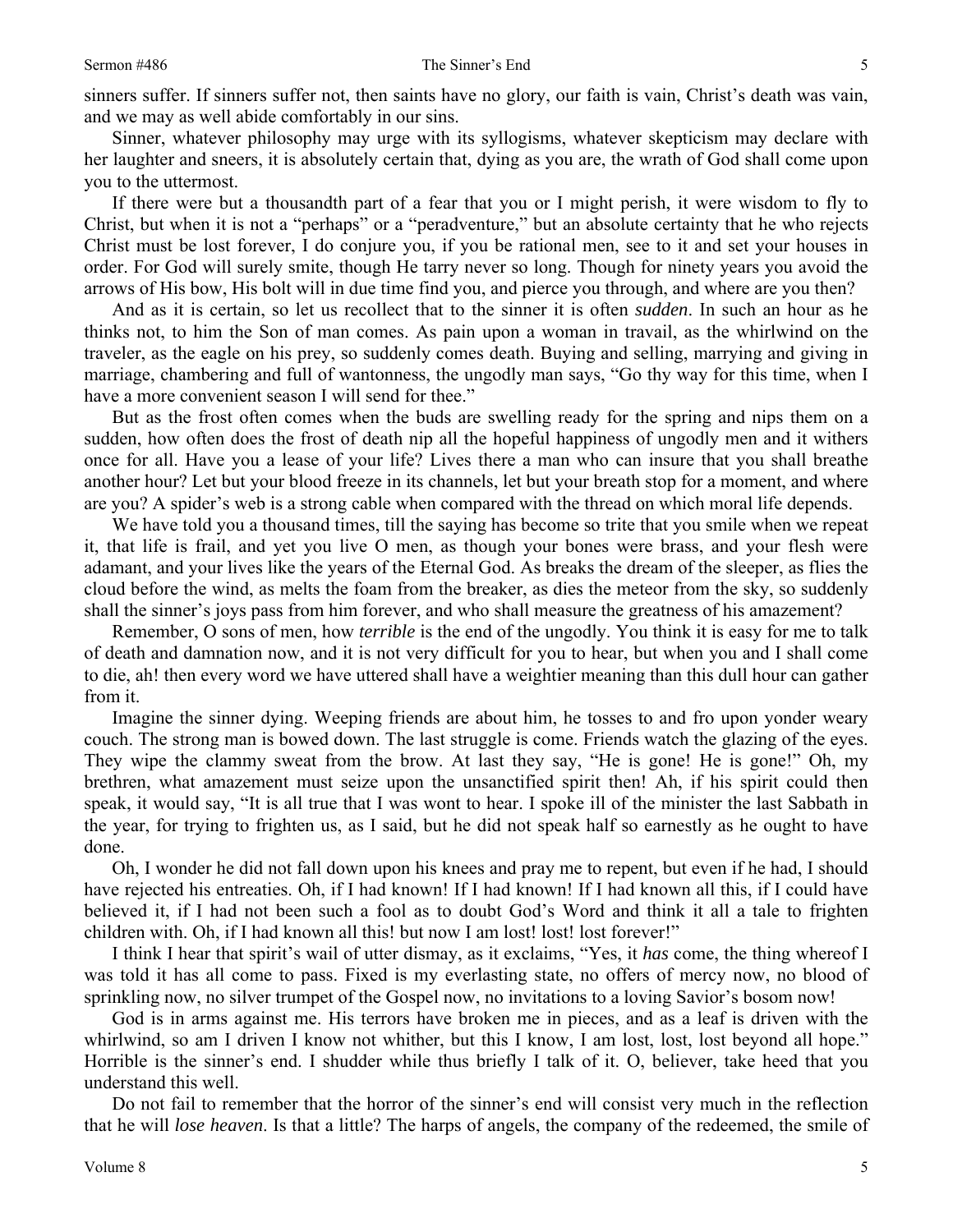God, the society of Christ—is this a trifle—to lose the saint's best rest, that heritage for which martyrs wade through rivers of blood, that portion which Jesus thought it worthwhile to die that He might purchase. They lose all this, and then they earn in exchange the *pains of hell*, which are more desperate than tongue can tell.

Consider a moment! He that inflicts the punishment is God. What blows must He strike! He did but put out His finger and He cut Rahab and wounded the dragon in the Red Sea. What will it be when stroke after stroke shall fall from His heavy hand? Oh Omnipotence, Omnipotence, how dreadful are Your blows! Sinner, see and tremble, God Himself comes out in battle against you! Why, the arrows of a man, when they stick in your conscience, are very sharp, but what will the arrows of God be! How will they drink your blood and infuse poison into your veins.

Even now, when you feel a little sickness, you are afraid to die, and when you hear a heart-searching sermon, it makes you melancholy. But what will it be when God in thunder dressed, comes out against you and His fire consumes you like the stubble. Will *God* punish you? O sinner, what punishment must that be which He inflicts? I tremble for you. Flee, I pray you, to the cross of Christ, where shelter is prepared.

Remember, moreover, it will be a God without mercy, who will then dash you in pieces. He is all mercy to you today, O sinner. In the wooing words of the Gospel He bids you live, and in *His* name I tell you as God lives He wills not your death, but would rather you should turn unto Him and live. But if you will not live, if you will be His enemy, if you *will* run upon the point of His spear, then He will be even with you in the day when mercy reigns in heaven, and justice holds its solitary court in hell. O that you were wise, and would believe in Jesus to the salvation of your souls!

I would have you know, O you who choose your own destructions, that you shall suffer *universally*. Now, if our head ache, or if our heart be palpitating, or a member be in pain, there are other parts of the body which are at ease, but then, every power of body and of mind shall suffer at one time. All the chords of man's nature shall vibrate with the discord of desolation. Then shall suffering be *unceasing*. Here we have a pause in our pain, the fever has its rests, paroxysms of agony have their seasons of quiet, but there in hell the gnashing of teeth shall be unceasing. The worm's gnawings shall know no cessation, on, on forever—forever a hot race of misery.

Then, worst of all, it shall be *without end*. When ten thousand years have run their course, you shall be no nearer to the end than at first. When millions have been piled on millions, still the wrath shall be *to come*—to come, as much as if there had been no wrath at all. Ah! these are dreadful things to talk of, and you who hear or read my sermons know that I am falsely accused when men say that I dwell often upon this dreadful theme. But I feel as if there is no hope for some of you, unless I thunder at you.

I know that often God has broken some hearts with an alarming sermon, who might never have been won by an inviting and wooing discourse. My experience goes to show that the great hammer of God breaks many hearts, and some of my more terrible sermons have been even more useful than those in which I lifted up the cross and tenderly pleaded with men. Both must be used, sometimes the love which draws, and anon the vengeance which drives.

Oh, my hearers, I cannot bear the thought that you should be lost! As I meditate, I have a vision of some of you passing away from this world, and will you curse me? Will you curse me as you go down to the pit? Will you accuse me, "You were not faithful with me. Pastor, you did not warn me, minister, you did not strive with me"? No, by the help of my Lord, through whose grace I am called to the work of this ministry, I must, I will be clear of your blood.

You shall not make your bed in hell without knowing what an uneasy resting place you choose. You *shall* hear the warning. It *shall* ring in your ears. "Who among us shall dwell with everlasting fire? Who among us shall abide with the eternal burnings?"

I do assure you a true love speaks to you in every harsh word I utter, a love that cares too much for you to flatter you, a love which must tell you these things without mitigating them in any degree, lest you perish through my trifling. "He that believeth not shall be damned." "Turn ye, turn ye, why will ye

6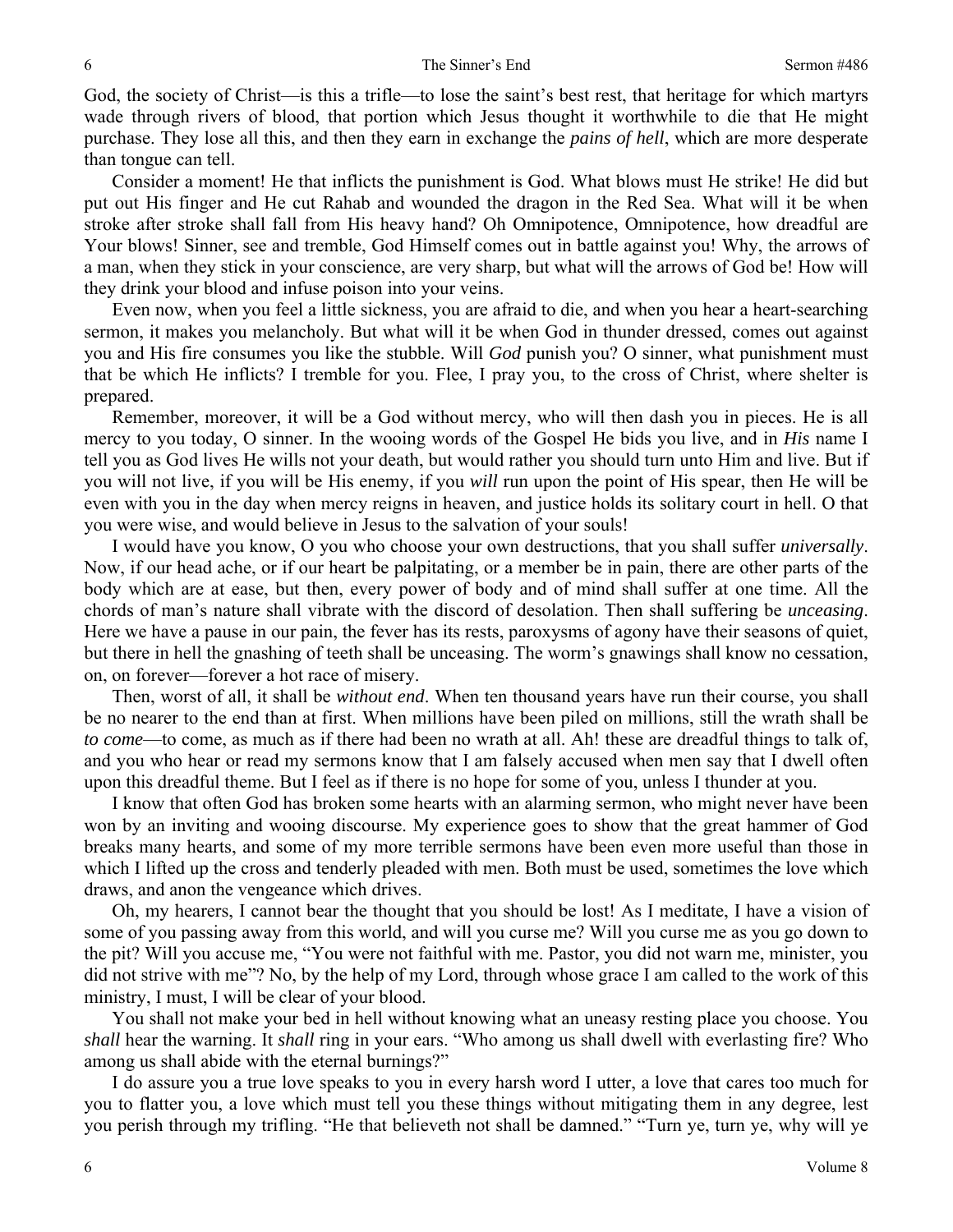die?" Why will you reject His mercies? God help you by His Holy Spirit to understand your latter end and lay hold on Jesus *now.*

**II.** This brings us to our second remark—If we have understood the sinner's end, LET US NOW PROFIT BY IT. How can we do this?

We can profit by it, first, by *never envying the ungodly again*. If at any time we feel with the psalmist that we cannot understand how it is that the enemies of God enjoy the sweets of life, let us cease at once from such questions, because we remember their latter end. Let David's confession warn us—

> *"Lord, what a thoughtless wretch was I To mourn, and murmur, and repine, To see the wicked placed on high, In pride and robes of honor shine!*

*But oh, their end! Their dreadful end! Thy sanctuary taught me so: On slippery rocks I see them stand, And fiery billows roll below.* 

*Now let them boast how tall they rise, I'll never envy them again; There they may stand with haughty eyes, Till they plunge deep in endless pain."* 

If the sinner's end be so terrible, *how grateful* ought we to be, if we have been plucked from these devouring flames! Brothers and sisters, what was there in us why God should have mercy on us? Can we ascribe the fact that we have been washed from sin in Jesu's blood, and made to choose the way of righteousness—can we ascribe this to anything but grace—free, rich, sovereign grace?

Come then, let us with our tears for others mingle joyous gratitude to God for that eternal love which has delivered our souls from death, our eyes from tears, and our feet from falling. Above all let us prize the sufferings of Christ beyond all cost. Oh, blessed cross, which has lifted us up from hell. Oh, dear wounds, which have become gates of heaven to us.

Can we refuse to love that Son of man—that Son of God? Will we not today, at the foot of His dear cross, give ourselves to Him anew, and ask Him to bestow on us more grace, that we may live more to His honor, and spend and be spent in His service? Saved from hell, I must love You, Jesus, and while life and being last, I must live and be prepared to die for You.

Again, beloved friends, how such a subject as this should lead you who profess to be followers of Christ to *make your calling and election sure*! If the end of the impenitent be so dreadful, let nothing content us but certainties with regard to our own escape from this woe. Have you any doubts this morning? Have no peace of mind till those doubts are all solved.

Is there any question upon your spirit as to whether you have real faith in the living Savior? If so, rest not, I pray you, till in prayer and humble faith you have renewed your vows and come afresh to Christ. Examine yourselves, whether you be in the faith, prove yourselves, build on the rock, make sure work for eternity, lest it should happen after all, that you have been deceived. Oh, if it should turn out so. Alas, alas! alas! for you to have been so near to heaven and yet to be cast down to hell.

Now this subject should teach Christians to *be in earnest about the salvation of others*. If heaven were a trifle we need not be zealous for the salvation of men. If the punishment of sin were some slight pain we need not exercise ourselves diligently to deliver men from it. But oh, if "eternity" is a solemn word, and if the wrath to come be terrible to bear, how should we be instant in season and out of season, striving to win others from the flames!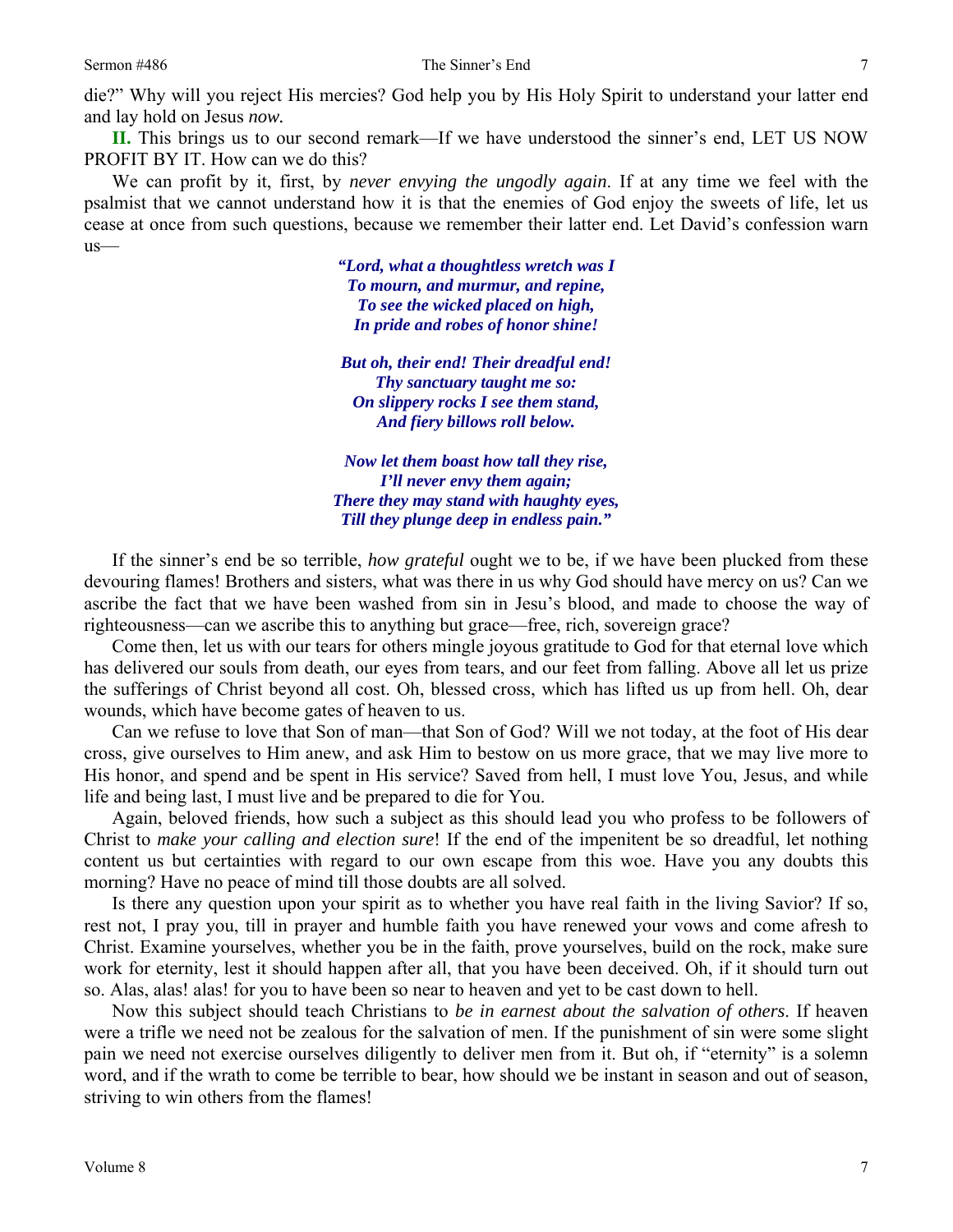What have you done this year, some of you? I fear me, brother Christians, some of you have done very little. Blessed be God, there are many earnest hearts among you, you are not all asleep, there are some of you who strive with both your hands to do your Master's work, but even you are not as earnest as you should be.

The preacher puts himself here in the list, mournfully confessing that he does not preach as he desires to preach. Oh, had I the tears and cries of Baxter, or the fervent seraphic zeal of Whitefield, my soul were well content, but alas! we preach coldly upon burning themes and carelessly upon matters which ought to make our hearts like flames of fire.

But I say, brethren, are there not men and women here, members of this church, doing nothing for Christ? No soul saved this year by you, Christ unhonored by you, no gems placed in His crown? What have you been living for, ye cumber-ground? Why stand you in the church, you fruitless trees? God make you—oh you that do little for Him—to humble yourselves before Him, and to begin the next year with this determination, that knowing the terrors of the Lord, you will persuade men, and labor, and strive to bring sinners to the cross of Christ.

**III.** But we must leave that point of instruction and come to our last and pleading point, and that is very earnestly to WARN THOSE WHOSE END THIS MUST BE UNLESS THEY REPENT.

And who are they? Please to remember we are not speaking now of people in the street, of drunkards, and harlots, profane swearers, and such like—we know that their damnation is sure and just—but alas, I need not look far. If I glance along these seats and look into faces upon which my eye rests every Sabbath day, there are some of you, some of you who are unconverted still.

You are not immoral, but you are unregenerated. You are not amiable but you are ungracious. You are not far from the kingdom, but you are not *in* the kingdom. It is *your* end I speak of now, *yours* ye sons of godly mothers, *yours* ye daughters of holy parents—*your* end, unless God gives you repentance.

I want you to see where you are standing today. "*Surely thou didst set them in slippery places*." If it has ever been your lot to tread the glaciers of the Alps you will have seen upon that mighty river of ice, huge wavelike mountains of crystal, and deep fissures of unknown depth, and of an intensely blue color. If condemned to stand on one of these icy eminences with a yawning crevasse at its base, our peril would be extreme. Sinner, it is on such a slippery place you stand, only the danger is far greater than my metaphor sets forth.

Your standing is smooth, pleasure attends you, yours are not the rough ways of penitence and contrition—sin's road is smooth—but ah how slippery from its very smoothness. O be warned, you must fall sooner or later, stand as firmly as you may.

Sinner you may fall *now*, at once. The mountain yields beneath your feet, the slippery ice is melting every moment. Look down and learn your speedy doom. Yonder yawning gulf must soon receive you, while we look after you with hopeless tears. Our prayers cannot follow you, from your slippery standing place you fall and you are gone forever.

*Death* makes the place where you stand slippery, for it dissolves your life every hour. *Time* makes it slippery, for every instant it cuts the ground from under your feet. The *vanities* which you enjoy make your place slippery, for they are all like ice which shall melt before the sun. You have no foothold, sinner, you have no sure hope, no confidence. It is a melting thing you trust to. If you are depending on what you mean to do—that is no foothold. If you get peace from what you have felt or from what you have done—that is no foothold. It is a slippery place you stand in.

I read yesterday of the hunter of the chamois springing from crag to crag after the game he had wounded. The creature leapt down many a frowning precipice, but the hunter fearlessly followed as best he could. At last in his hot haste he found himself slipping down a shelving rock. The stone crumbled away as it came in contact with his thickly-nailed shoes, which he tried to dig into the rock to stop his descent. He strove to seize on every little inequality, regardless of the sharp edges, but as his fingers, bent convulsively like talons, scraped the stone, it crumbled off as though it had been baked clay, tearing the skin like ribbons from his fingers and cutting into his flesh.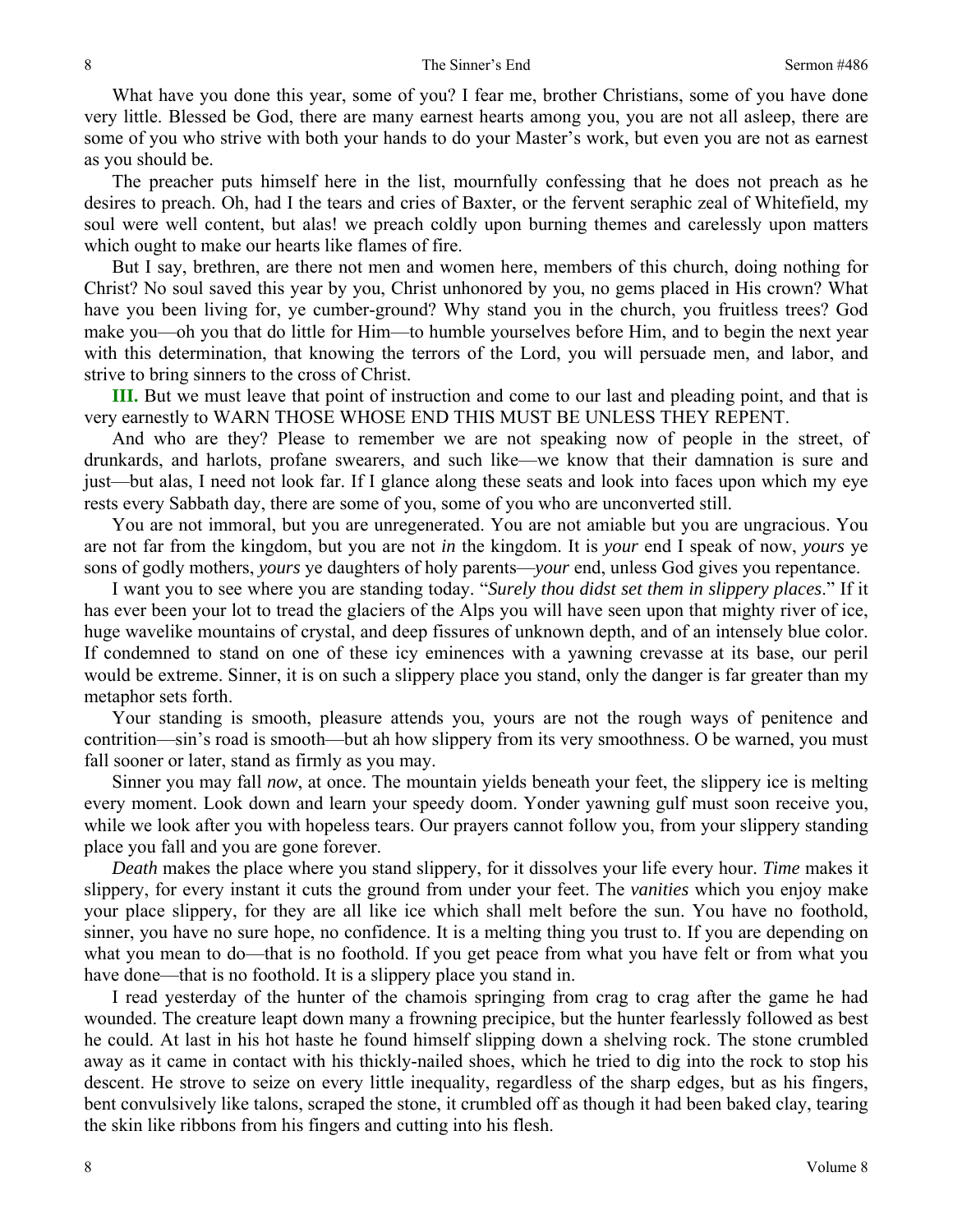Having let go of his long pole, he heard it slipping down behind him, its iron point clanging as it went, and then it flew over the ledge bounding into the depths below. In a moment he must follow, for with all his endeavors he is unable to stop himself. His companion looks on in speechless horror. But heaven intervenes. Just as he expects to go over the brink, one foot is arrested in its descent by a slight inequality. He hardly dares to move lest the motion might break his foothold, but gently turning his head to see how far he is from the brink, he perceives that his foot has stopped not a couple of inches from the edge of the rock, those two inches further and destruction had been his lot.

Ungodly man, in this mirror see yourself, you are sliding down a slippery place, you have neither foothold, nor handhold. All your hopes crumble beneath your weight. The Lord alone knows how near you are to your eternal ruin. Perhaps this morning you are scarce two inches from the edge of the precipice. Your drunken companion who died a few days ago, has just now gone over the edge. Did you not hear him falling—and you yourself are about to perish.

Good God! the man is almost gone! Oh that I could stay you in your downward course. The Lord alone can do it, but He works by means. Turn round and gaze upon your past life, behold the wrath of God which must come on account of it. You are sliding down the slippery places to a fearful end, but the angel of mercy calls you, and the hand of love can save you. Hear how Jesus pleads with you. "Put thy hand in mine," He says, "thou art lost, man, but I can save thee now."

Poor wretch! will you not do it? Then art thou lost. Oh wherefore will you not, when love and tenderness would woo you? Wherefore will you not put your trust in Him. He is able and willing to save you, even now. Believe in Jesus, and though you are now in slippery places, your feet shall soon be set upon a rock of safety.

I know not how it is, the more earnestly I long to speak, and the more passionately I would set forth the danger of ungodly men, the more my tongue refuses. These weighty burdens of the Lord are not to be entrusted it seems to the power of oratory. I must stammer and groan them out to you. I must in short sentences tell out my message and leave it with you.

I have the solemn conviction this morning that there are scores and hundreds of you who are on the road to hell. You know you are. If conscience speaks truly to you, you know you have never sought Christ, you have never put your trust in Him, you are still what you always were, ungodly, unconverted. Is this a trifle?

Oh, I ask you, I put it to your own judgments, is this a thing of which you ought to think carelessly? I pray you let your hearts speak. Is it not time that some of you began to think of these things? Nine years ago we had some hopes for you, those hopes have been disappointed up till now. As each year rolls around you promise yourself that the next shall be different, but there has been no change yet. May we not fear that you will continue entangled in the great net of procrastination until at last you will have eternally to regret that you kept deferring, and deferring, and deferring, till it was too late.

The way of salvation is not hard to comprehend. It is no great mystery, it is simply, "Believe in the Lord Jesus Christ and thou shalt be saved." Trust Christ with your soul and He will save it. I know you will not do this unless the Holy Spirit constrains you, but this does not remove your responsibility. If you reject this great salvation you deserve to perish. When it is laid so clearly before you, if you refuse it, no eye can pity you among all the thousands in hell or all the millions in heaven.

> *"How they deserve the deepest hell Who slight the joys above; What chains of vengeance must they feel Who break the cords of love."*

May I ask all Christian people to join in prayer for the ungodly. When I cannot plead as a preacher, I bless God I can plead as an intercessor. Let us spend, all of us, a little time this afternoon in private intercession. May I ask it of you as a great favor—occupy a little time this afternoon, each child of God,